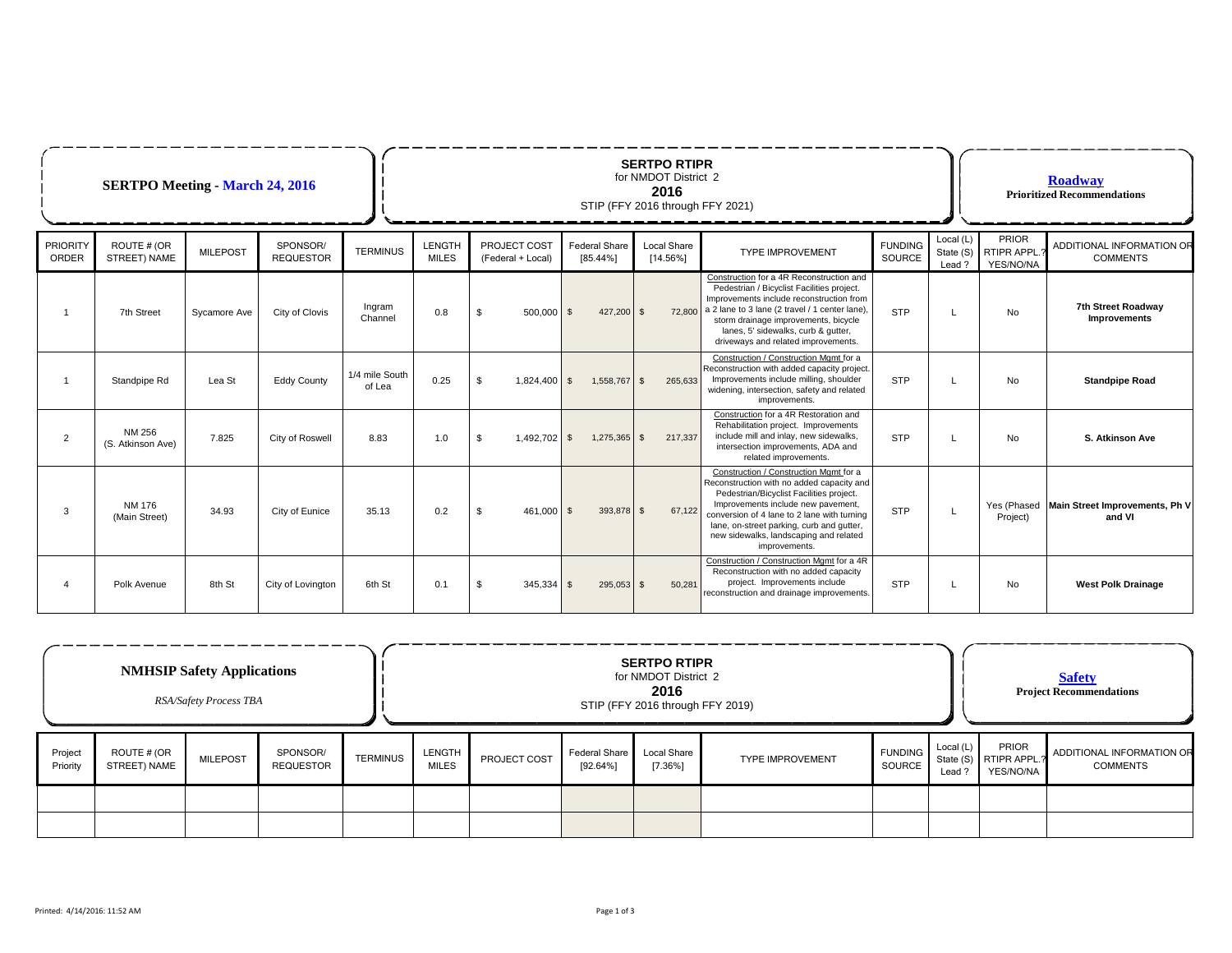|                     | <b>SERTPO Meeting October 1, 2015</b><br>Results submitted to Transit & Rail on October 7, 2015   |                 |                                                                 |                 | <b>SERTPO RTIPR</b><br>2015   |                                   |                                      |                                            |                                     |                          |                                  | <b>Public Transportation</b><br>Section 5310 |                                              |  |
|---------------------|---------------------------------------------------------------------------------------------------|-----------------|-----------------------------------------------------------------|-----------------|-------------------------------|-----------------------------------|--------------------------------------|--------------------------------------------|-------------------------------------|--------------------------|----------------------------------|----------------------------------------------|----------------------------------------------|--|
| Project<br>Priority | ROUTE # (OR<br>STREET) NAME                                                                       | <b>MILEPOST</b> | SPONSOR/<br><b>REQUESTOR</b>                                    | <b>TERMINUS</b> | <b>LENGTH</b><br><b>MILES</b> | PROJECT COST<br>(Federal + Local) | <b>Federal Share</b>                 | Local Share<br>[80% and 50%] [20% and 50%] | <b>TYPE IMPROVEMENT</b>             | <b>FUNDING</b><br>SOURCE | Local (L)<br>State (S)<br>Lead?  | PRIOR<br>RTIPR APPL.<br>YES/NO/NA            | ADDITIONAL INFORMATION OR<br><b>COMMENTS</b> |  |
| High                | N/A                                                                                               | N/A             | Zia Therapy<br>Center, Inc.                                     | N/A             | N/A                           | \$<br>60,000                      | $\sqrt{3}$<br>48,000                 | $\sqrt{3}$<br>12,000                       | Elderly and Disabled Transportation | FTA - 5310               | L                                | Yes                                          | $\hspace{0.05cm} \ldots$                     |  |
|                     | <b>SERTPO Meeting - October 1, 2015</b><br>Results submitted to Transit & Rail on October 7, 2015 |                 |                                                                 |                 | <b>SERTPO RTIPR</b><br>2015   |                                   |                                      |                                            |                                     |                          |                                  | <b>Public Transportation</b><br>Section 5311 |                                              |  |
| Project<br>Priority | ROUTE # (OR<br>STREET) NAME                                                                       | <b>MILEPOST</b> | SPONSOR/<br><b>REQUESTOR</b><br>Listed in<br>Alphabetical Order | <b>TERMINUS</b> | LENGTH<br><b>MILES</b>        | PROJECT COST<br>(Federal + Local) | <b>Federal Share</b><br>[80 and 50%] | Local Share<br>[20% and 50%]               | <b>TYPE IMPROVEMENT</b>             | <b>FUNDING</b><br>SOURCE | Local (L)<br>State (S)<br>Lead ? | PRIOR<br><b>RTIPR APPL</b><br>YES/NO/NA      | ADDITIONAL INFORMATION OR<br><b>COMMENTS</b> |  |
| High                | N/A                                                                                               | N/A             | Carlsbad, City of                                               | N/A             | N/A                           | \$<br>1,250,014                   | $\sqrt{S}$<br>818,622 \$             | 431,392                                    | Rural Public Transportation         | FTA - 5311               | L                                | Yes                                          | ---                                          |  |
| High                | N/A                                                                                               | N/A             | Clovis, City of                                                 | N/A             | N/A                           | -\$<br>934,285                    | $\sqrt{3}$<br>584,604                | 349,681<br>\$                              | Rural Public Transportation         | FTA - 5311               | $\mathbf{I}$                     | Yes                                          | $\hspace{0.05cm} \ldots$                     |  |
| High                | N/A                                                                                               | N/A             | Hobbs, City of                                                  | N/A             | N/A                           | \$<br>$1,318,573$ \$              | 825,419 \$                           | 493,154                                    | Rural Public Transportation         | FTA - 5311               | L                                | Yes                                          | ---                                          |  |
| High                | N/A                                                                                               | N/A             | Portales, City of                                               | N/A             | N/A                           | \$<br>$251,064$ \$                | 146,064 \$                           | 105,000                                    | Rural Public Transportation         | FTA - 5311               | <b>L</b>                         | Yes                                          | ---                                          |  |
|                     |                                                                                                   |                 |                                                                 |                 |                               |                                   |                                      |                                            |                                     |                          |                                  |                                              |                                              |  |
| High                | N/A                                                                                               | N/A             | Roswell, City of                                                | N/A             | N/A                           | \$<br>1,881,471 \$                | 943,614 \$                           | 937,857                                    | Rural Public Transportation         | FTA - 5311               | $\perp$                          | Yes                                          | $\overline{a}$                               |  |
| Medium-<br>High     | N/A                                                                                               | N/A             | Ruidoso Downs.<br>City of                                       | N/A             | N/A                           | \$<br>375,069                     | $\sqrt{S}$<br>252,770                | 122,299<br>$\sqrt{3}$                      | Rural Public Transportation         | FTA - 5311               | $\perp$                          | Yes                                          |                                              |  |